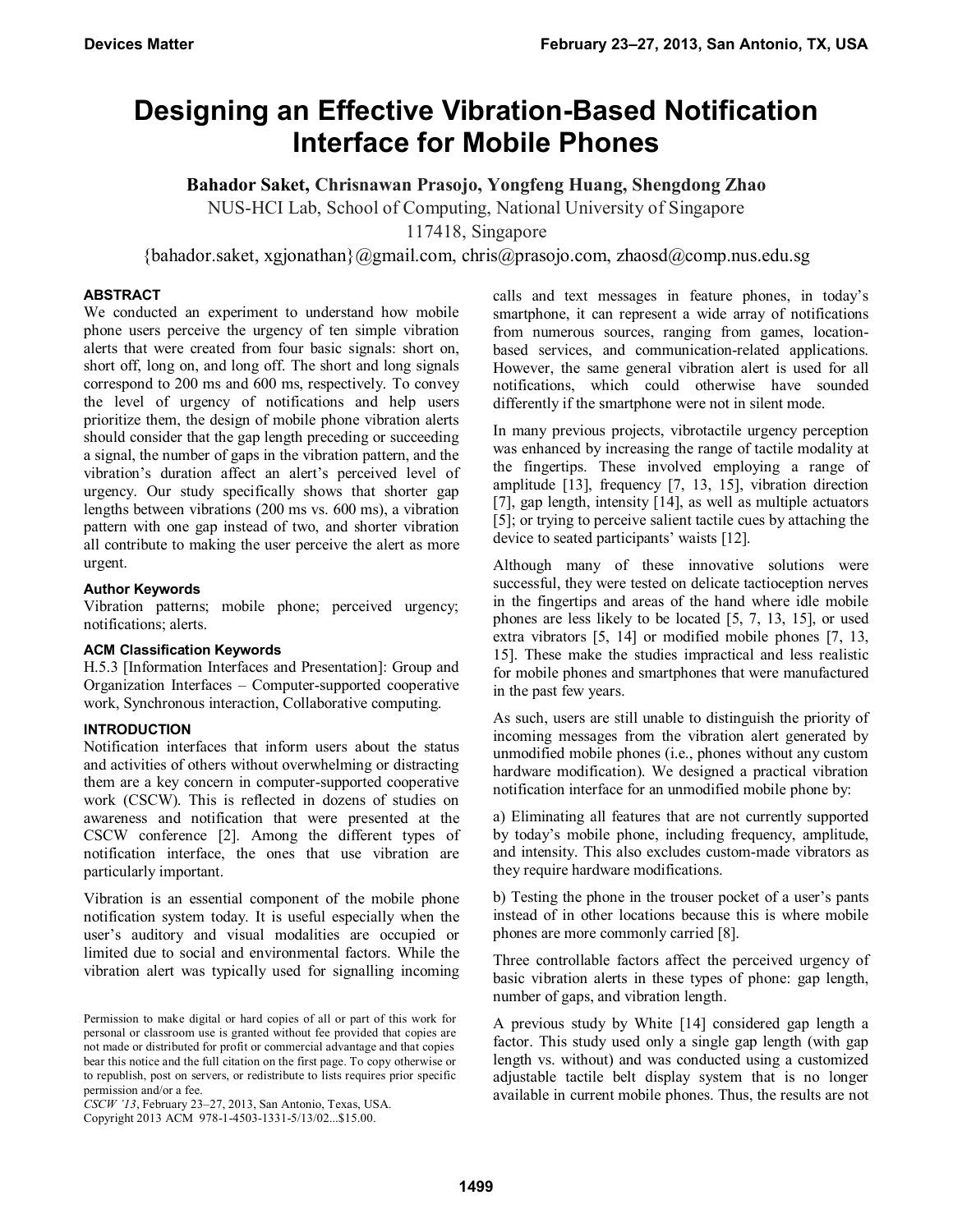as relevant to today's mobile phone users. Our study uses short and long gap lengths.

One plausible way to alleviate tactile modality crowding is by assigning a level of urgency for the incoming alert through the vibration signal itself. Vibration alerts can be interpreted and associated with different objects and concepts [9], as well as encoded with three urgency levels according to the designer's preferences [4]. Users have to undergo an active learning process to interpret their meaning. Little is known on how mobile phone users naturally interpret a vibration alert's sense of urgency. Therefore, we aim to understand the perceived urgency of these vibration alerts through an empirical study on basic vibration patterns, and to answer the following questions:

- 1. How many levels of urgency can users reliably associate with simple vibration patterns?
- 2. What are the underlying factors that make users perceive certain vibration patterns as more urgent than others?
- 3. How does the combination of these factors amplify or diminish the degree of perceived urgency?

Future design of mobile phones vibration alerts can leverage our findings to convey its degree of urgency and help its users to understand and prioritise the incoming alerts.

Note that the study of Qian et al. [12] also uses the length of the vibration signal and the length of the gaps as parameters for vibration pattern design, but with a different focus. Their study tries to understand the differences between two types of vibration pattern design (static vs. dynamic) and which combination pair can yield the most distinguishing effect while our focus is to not only understand the differences, but also to construct an ordered list of distinguishable patterns and understand what is the limit in terms of number of patterns human can reliably distinguish.

#### **Pilot Study**

In a real world scenario, environmental noise is a constant distraction. It can easily interfere with sounds that accompany a vibration alert, making it difficult to determine their effect on the user's perception. To avoid such complications, we eliminated the potential influence of audio by providing an audio mask.

We carried out a pilot study on six participants with ages ranging from 21 to 25 years to determine the type of audible mask that should be used and to find out the appropriate lengths for short and long signals. We found that pink noise is more effective in masking audible cues than Brownian noise [3]. And, as determined in previous research [10], we confirmed that the appropriate lengths for short and long signals are 200 ms and 600 ms, respectively.

#### **Pattern Design**

A vibration pattern is defined as an arrangement of the simplest repeatable alternating sequence of an actuator's on and off state, with specific lengths (short and long) assigned to each state. We limited the variable of short to 200 ms and long to 600 ms, without any median values due to its susceptibility to detection errors. As shown in a previous vibrotactile study [3], participants could differentiate vibrotactile signals with extreme values well but were less able to do so with median values. We used four basic types of signal to form distinguishable vibration patterns: short on, short off, long on, and long off.

In order to produce unique repeatable sequences, an equal number of on and off signals must be alternated in arrangements that do not replicate any other sequence. A pair of short and long on-off signals forms four unique patterns, labelled 1 to 4 in Figure 1. Two pairs of such signals form additional 16 patterns, of which only six are unique. These unique patterns are labelled 5 to 10. An initial test on four undergraduate students confirmed that the ten patterns were distinguishable while those that were comprised of three pairs of on-off signals were hard to distinguish. Thus, we did not consider patterns consisting of three or more pairs of on-off signals in the study.

#### **EXPERIMENT 1**

The purpose of the first experiment is to determine how many levels of urgency users can distinguish and how the urgency of each of the ten vibration patterns is ranked.

White [14] simply presented all the vibration patterns sequentially, then asked users to rank them. However, this approach is infeasible due to the limitation of human shortterm memory: remembering and comparing more than two patterns presented in sequential order is difficult. Therefore, we adopted pairwise comparison, in which users are only required to compare two patterns at a time. The ranking of all ten patterns was then derived from the aggregated comparison results of the individual pairs.



**Figure 1. All possible distinguishable permutations of the four basic types of signal and the vibration patterns they produce, based on one and two pairs of 200 ms (short) or 600 ms (long) on-off signals. Each pattern is repeated (played) for a total duration of 4,500 ms.**

#### **Apparatus**

We programmed an Android application to present the 45 comparisons in five rounds and installed it on a NexusOne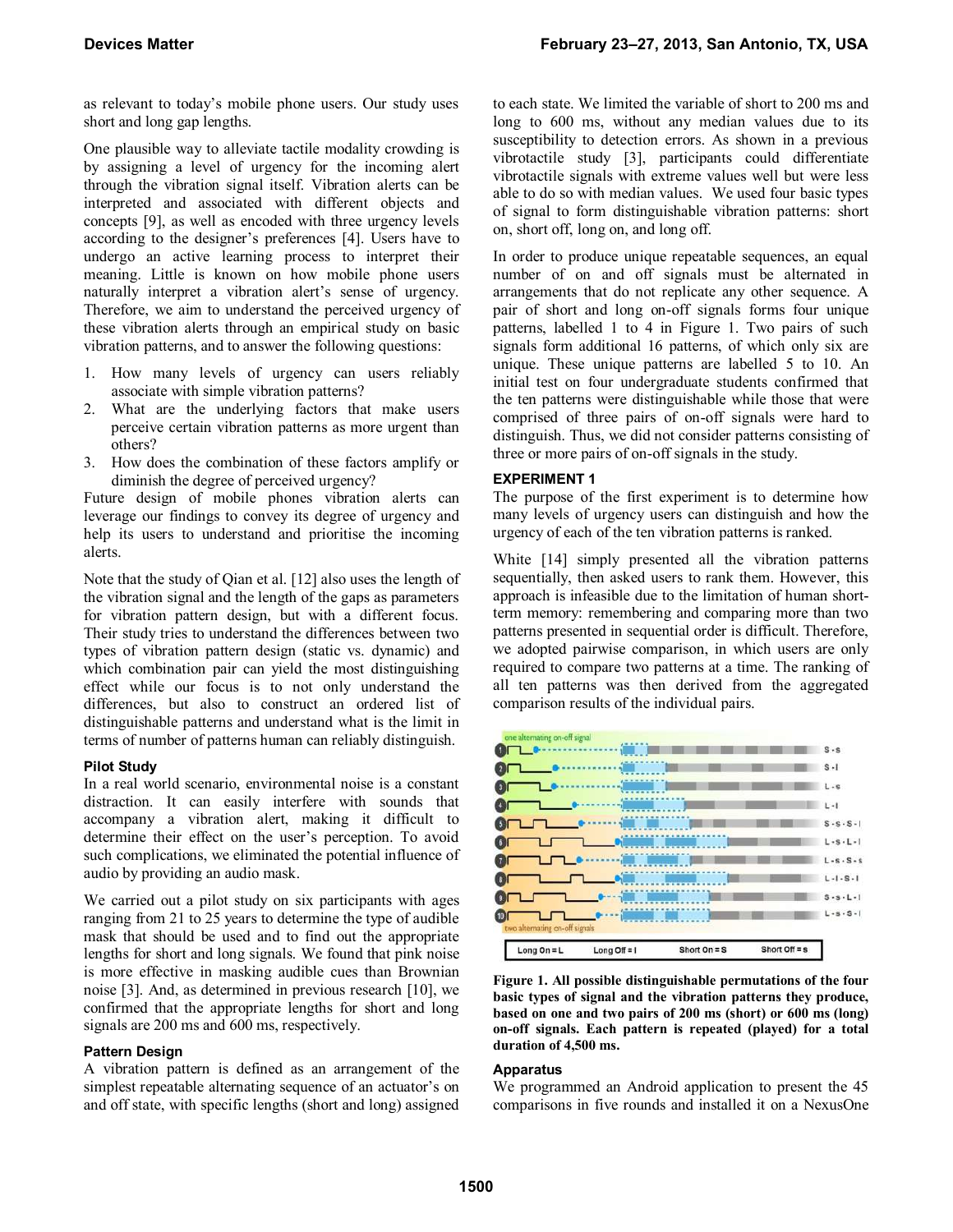smartphone running Android 2.1. The smartphone weighs 130 g and measures 119 x 59.8 x 11.5 mm. It contains one vibrating micro-motor that operates on 1–2 VDC with a weight of .05 oz, a dimension of .5 in long, and a diameter of .188 in [6].

## **Participants**

Sixteen participants (10 male and 6 female) with ages ranging from 19 to 25 years from four different nationalities (mean: 23, SD: 1.83) took part in this experiment.

## **Procedure**

At the beginning of the experiment, participants were briefed and asked to try the ten vibration patterns while adjusting the volume of the audible mask. We then placed the smartphone inside their right pants pocket, allowing the phone to rest naturally on the thigh.

During the experiment, the 45 pairs of vibration patterns were presented in a reduced Latin square to counterbalance learning and order effects. This prevents participants from extrapolating new judgments from previous ones. Each pairwise comparison was presented to the participants by playing the first pattern for 4.5 seconds, following it with a 1.5-second gap, and playing the second pattern for 4.5 seconds. The participants were then asked to compare the perceived urgency of the two patterns by selecting the most appropriate answer out of the following:

**1**: the first pattern is more urgent,

**2**: the second pattern is more urgent,

**1 2**: the first and second patterns are comparable, and **Repeat**: perform the comparison again.

The first three are equivalent to the options in a 3-point Likert scale. We choose the simpler 3-point scale because previous research [1] showed that having more options to select from may confuse participants. A post-experiment questionnaire asked the participants to describe the characteristics of the vibration patterns.

#### **Results of Experiment 1**

We analyzed the pairwise comparisons of the 45 comparison results we collected from each participant, and from that data ranked the ten vibration patterns in ten levels of urgency (Fig. 2). For instance, if Patterns 1, 2, and 3 show that:

- Pattern 1 is more urgent than Pattern 2,
- The urgency levels of Patterns 1 and 3 are comparable,
- Pattern 3 is more urgent than Pattern 2,

Patterns 1 and 3 are ranked Level 1 and Pattern 2 ranked Level 2.

Not all results were consistent. For instance, a participant judged the urgency levels of pattern pair 4-7 to be comparable and pattern pair 7-9 to be comparable. Logically, the urgency level of Patterns 4 and 9 should be comparable but the participant perceived their urgency levels to be different from each other*.* However, this inconsistency was observed only two times during the entire experiment and the participants were not made aware of it. We corrected it by simply repeating the comparisons for the pattern pairs in question until the results were consistent.

Figure 2 summarizes each participant's ranking of the ten vibration patterns. While there are individual differences, a number of common trends can also be observed. It was obvious which patterns occupied the extreme ends of the spectrum: all participants ranked Pattern 2 as the least urgent while almost all of them (14 out of 16) ranked Pattern 1 as the most urgent. The ranking of patterns in the middle range is less consistent.

#### **DISCUSSION**

The ranking of these patterns gives us a basis for discussing the reasons behind the differences in perceived urgency and the factors that contributed to these differences.

#### **Descriptions of Individual Signals**

We asked participants to describe the characteristics of the vibration patterns, then classified similar comments and adjectives into four groups: short on, long on, short off, and long off. Short on is often described as a firm and sharp vibration while long on is described as steady. Short off gives some participants the feeling of being hurried while the feeling long off imparts is slow and relaxed. These qualities describe each of the four basic signals that we used for creating the vibration patterns in this study.

# **On-Off Signal Pairs**

We classified the results into two groups based on the number of consecutive on-off signals in each pattern's basic design.

|                 | P <sub>1</sub> | P <sub>2</sub> | P <sub>3</sub> | P <sub>4</sub> | P <sub>5</sub> | <b>P6</b>        | PZ             | P8             |
|-----------------|----------------|----------------|----------------|----------------|----------------|------------------|----------------|----------------|
| L1              | 6.3            | $\overline{1}$ | $\mathbf{1}$   | 1              | 1              | $\mathbf{1}$     | $\mathbf{1}$   | $\mathbf{1}$   |
| L2              | 4              | 3.6            | 3,6            | 3,6            | 6, 3, 9        | 3,6              | 3,6,9          | 3,6            |
| L3              | $\mathbf{1}$   | $\mathbf{q}$   | $\mathbf{q}$   | 7,9            | 4,7            | $\overline{9}$   | 4,7            | 7,9            |
| L4              | $\mathcal{I}$  | 4              | $\mathcal{I}$  | $\overline{4}$ | 5              | $\tau$           | 5              | $\overline{4}$ |
| 15              | $\mathbf{Q}$   | $\overline{I}$ | $\overline{a}$ | 5              | 8.10           | $\overline{4}$   | 8.10           | $\overline{5}$ |
| 16              | 5              | 5              | 10             | 8.10           | $\overline{2}$ | $\boldsymbol{8}$ | $\overline{2}$ | 8.10           |
| L7              | 8,10           | 8,10           | 5.8            | $\overline{2}$ |                | 5, 10            |                | $\overline{z}$ |
| 18              | $\overline{2}$ | $\overline{2}$ | $\overline{2}$ |                |                | $\overline{2}$   |                |                |
| L9              |                |                |                |                |                |                  |                |                |
| L <sub>10</sub> |                |                |                |                |                |                  |                |                |

|                 | P <sub>9</sub> | P <sub>10</sub> | <b>P11</b>     | P <sub>12</sub> | P <sub>13</sub> | P <sub>14</sub> | P <sub>15</sub> | P <sub>16</sub>         |
|-----------------|----------------|-----------------|----------------|-----------------|-----------------|-----------------|-----------------|-------------------------|
| L1              | $\mathbf{1}$   | $\mathbf{1}$    | 1              | $\mathbf 1$     | 1.              | 3,6.9           | $\mathbf{1}$    | $\mathbf 1$             |
| L2              | 3              | 3,6             | 3,6,7,9        | 3.6             | 3,4,6,7,9       | 土               | 3,6,9           | $\overline{\mathbf{3}}$ |
| L3              | $\sigma$       | $\overline{9}$  | $\overline{4}$ | 4,7,9           | 5 <sub>5</sub>  | $\overline{4}$  | 4,7             | $\overline{6}$          |
| L4              | 9              | $\overline{7}$  | 5              | 5, 8, 10        | 10              | $\overline{7}$  | 5.8,10          | 9                       |
| L5              | $\overline{7}$ | $\ddot{a}$      | 8.10           | $\overline{2}$  | 8               | 5.8.10          | $\overline{2}$  | $\overline{a}$          |
| 16              | $\overline{4}$ | 5               | $\overline{2}$ |                 | $\overline{2}$  | $\overline{2}$  |                 | 7                       |
| L7              | 5              | 8.10            |                |                 |                 |                 |                 | 5                       |
| 18              | 10             | $\overline{2}$  |                |                 |                 |                 |                 | 8                       |
| L9              | 8              |                 |                |                 |                 |                 |                 | 10                      |
| L <sub>10</sub> | $\overline{2}$ |                 |                |                 |                 |                 |                 | $\overline{2}$          |

**Figure 2. Ranking results for the 16 participants. P1-P16 represents the participant IDs. The level of urgency is listed in descending order with Level 1 (L1) being the most urgent and Level 10 (L10) being the least urgent.**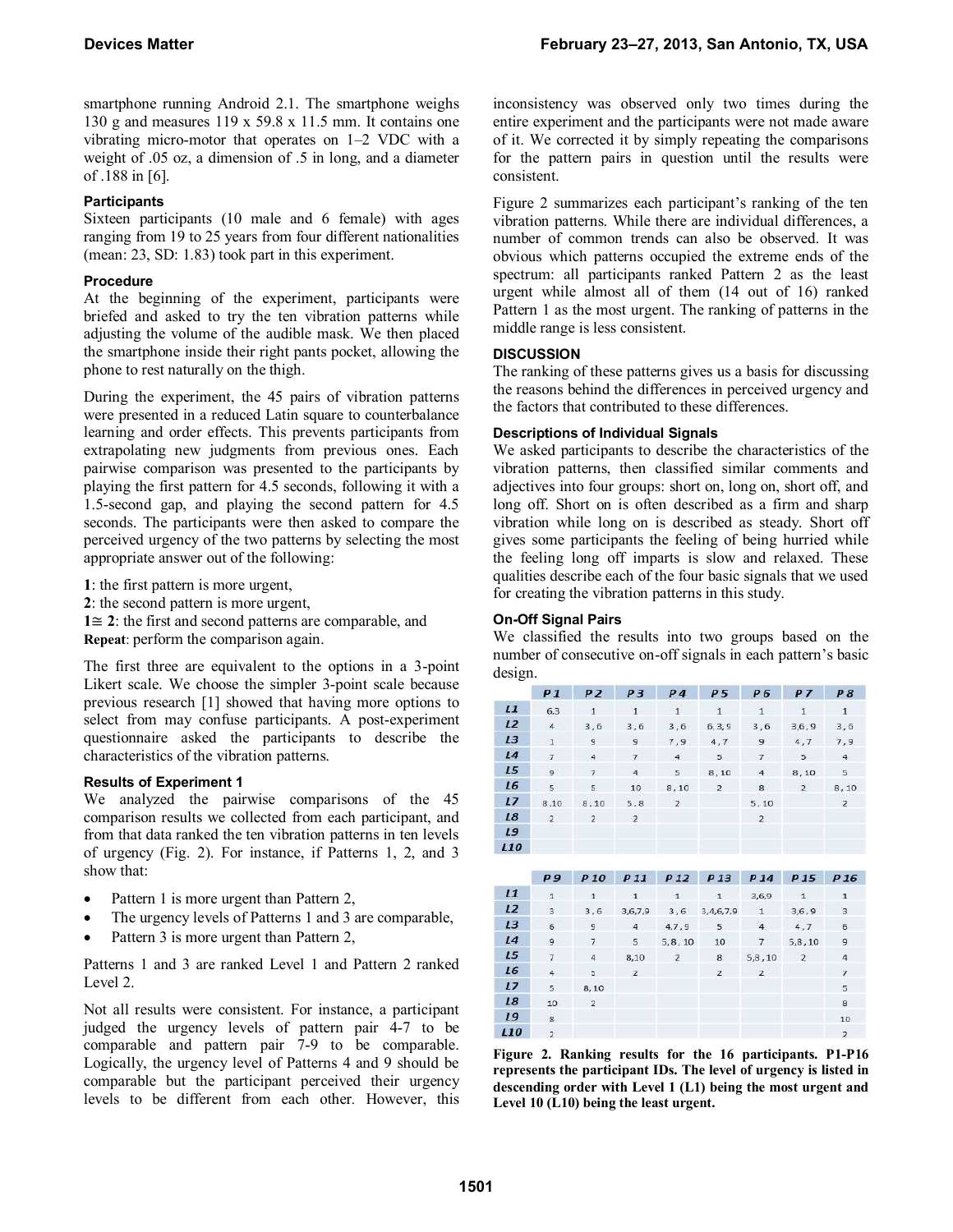After ranking the ten vibration patterns, we computed the dissimilarity matrix by squared Euclidean distance. To derive an aggregated ranking from all the participants' ordinal data, we applied a hierarchical clustering algorithm based on the dissimilarity matrix calculation, as this method is recommended for clustering ordinal data [18]. Figure 3 shows the various clustering results and their ranking.

| <b>3 Clusters</b>              | <b>4 Clusters</b>       | <b>5 Clusters</b>       |  |  |
|--------------------------------|-------------------------|-------------------------|--|--|
| L 1 Pattern 1                  | L 1: Pattern 1          | L 1: Pattern 1          |  |  |
| L 2: Patterns 3,4,5,6,7,8,9,10 | L 2: Patterns 3.4.6.7.9 | $L2$ : Patterns 3.6     |  |  |
| $L$ 3: Pattern 2               | $L$ 3: Patterns 5,8,10  | $L3$ : Patterns 4,7,9   |  |  |
|                                | $L$ 4: Pattern 2        | $L$ 4 : Patterns 5.8.10 |  |  |
|                                |                         | $L 5:$ Pattern 2        |  |  |
|                                |                         |                         |  |  |
| <b>6 Clusters</b>              | <b>7 Clusters</b>       | <b>8 Clusters</b>       |  |  |
| L 1: Pattern 1                 | L 1: Pattern 1          | L 1: Pattern 1          |  |  |
| L 2: Patterns 3.6              | $L2$ : Patterns 3.6     | $L2$ : Patterns 3.6     |  |  |
| $L3$ : Patterns 4.7.9          | L3: Patterns 7.9        | $L3$ : Pattern 9        |  |  |
| $L$ 4 : Pattern 5              | $L$ 4 : Pattern 4       | $L$ 4 : Pattern 7       |  |  |
| $L 5$ : Patterns 8.10          | $L 5:$ Pattern 5        | $L 5:$ Pattern 4        |  |  |
| $L 6:$ Pattern 2               | $L 6$ : Patterns 8, 10  | $L 6:$ Pattern 5        |  |  |
|                                | $L7:$ Pattern 2         | $L$ 7 : Patterns 8, 10  |  |  |
|                                |                         | $L$ 8: Pattern 2        |  |  |

#### **Figure 3. Classifying the 10 vibration patterns into various clusters based on dissimilarity matrix calculation. (L stands for level of urgency)**

Patterns 1 through 4 are in the one on-off signal pair group. Patterns 5 through 10 are in the two on-off signal pair group. These groups shall be referred to as "one on-off" and "two on-off" respectively.

There was an extreme variation in results in the one on-off group because Patterns 1 and 2 were distinguishable in all the different clusters. A more direct cause-effect relationship was observed in this group because the single on and off signal limits attenuating effects on multivariate signal length.

On the other hand, variation in results in the two on-off group was milder. This could be due to the presence of two on-off signals, which attenuate the effects of each on or off signal. In addition, combinations of two on signals and two off signals increased the pattern's complexity and further moved its perceived urgency towards a neutral point. As a result, about half of the participants were undecided when asked to compare two patterns from the two on-off group. The majority of participants wanted the interviewer to play the pattern pair again.

It is worth noting that—as seen in the results of the postexperiment questionnaire—most of the participants were able to describe, through comparisons of the patterns within the one on-off group, the signal characteristics of the patterns in that group. They were also able to associate

simpler patterns, i.e., those belonging to the one on-off group, with the appropriate level of urgency.

#### **Characteristics of Vibration Patterns' Signals**

Similarities among some of the ten vibration patterns were grouped based on their level of urgency and the characteristics of their signals (Fig. 4). These were marked accordingly for further analysis. In comparing each pattern's signal characteristics, we found similarities that potentially contributed to some patterns being perceived as more urgent than others. This can be observed particularly among the patterns in the one on-off group.

|                      | <b>Vibration Patterns</b> |                         |   |   |                |   |   |   |    |                |
|----------------------|---------------------------|-------------------------|---|---|----------------|---|---|---|----|----------------|
|                      | 1                         | $\overline{\mathbf{3}}$ | 6 | 9 | $\overline{z}$ | 4 | 5 | 8 | 10 | $\overline{2}$ |
| One Short Off        | X                         | X                       |   |   |                |   |   |   |    |                |
| One Long Off         |                           |                         |   |   |                | X |   |   |    | X              |
| <b>Two Short Off</b> |                           |                         |   |   | X              |   |   |   |    |                |
| Two Long Off         |                           |                         |   |   |                |   |   | X |    |                |
| Two Mixed Off        |                           |                         | X | X |                |   | X |   | X  |                |
| One Short On         | X                         |                         |   |   |                |   |   |   |    | χ              |
| One Long On          |                           | X                       |   |   |                | X |   |   |    |                |
| <b>Two Short On</b>  |                           |                         |   |   |                |   | X |   |    |                |
| <b>Two Long On</b>   |                           |                         | X |   |                |   |   |   |    |                |
| <b>Two Mixed On</b>  |                           |                         |   | x | X              |   |   | x | х  |                |

**Figure 4. A table of signal characteristics of vibration Patterns 1 to 10.**

• Given the same gap length between vibrations, a pattern that contains short gap(s) was perceived to be more urgent than those with longer gap(s).

• Given the same number of gaps, a pattern with one gap was perceived to be more urgent than those with two gaps.

• Given the same length of vibration, a pattern with shorter vibration was perceived to be more urgent than those with longer vibration.

#### **Factors that Influence the Perceived Level of Urgency**

Three underlying factors contribute to users' perceived urgency of vibration alerts: gap length is the strongest factor, followed by number of gaps, and finally vibration length.

Experiment results and qualitative analysis reveal that the short on signal is highly susceptible to varying perceptions of its level of urgency, depending on the length of the gaps that precede and succeed it. A gap length of 200 ms between short on signals heighten perceived urgency because the short and sharp pulse is delivered in a stronger manner. On the other hand, a 600 ms gap length preceding or succeeding a short on signal diminishes its strength, making the pulse feel weaker.

White [14] showed that pulses with different intensities that have no gaps between them were perceived as more urgent than those with long gaps. This is reflected in the results of Patterns 1 and 2, which ranked as most urgent and least urgent, respectively. In comparison, the long on signal has a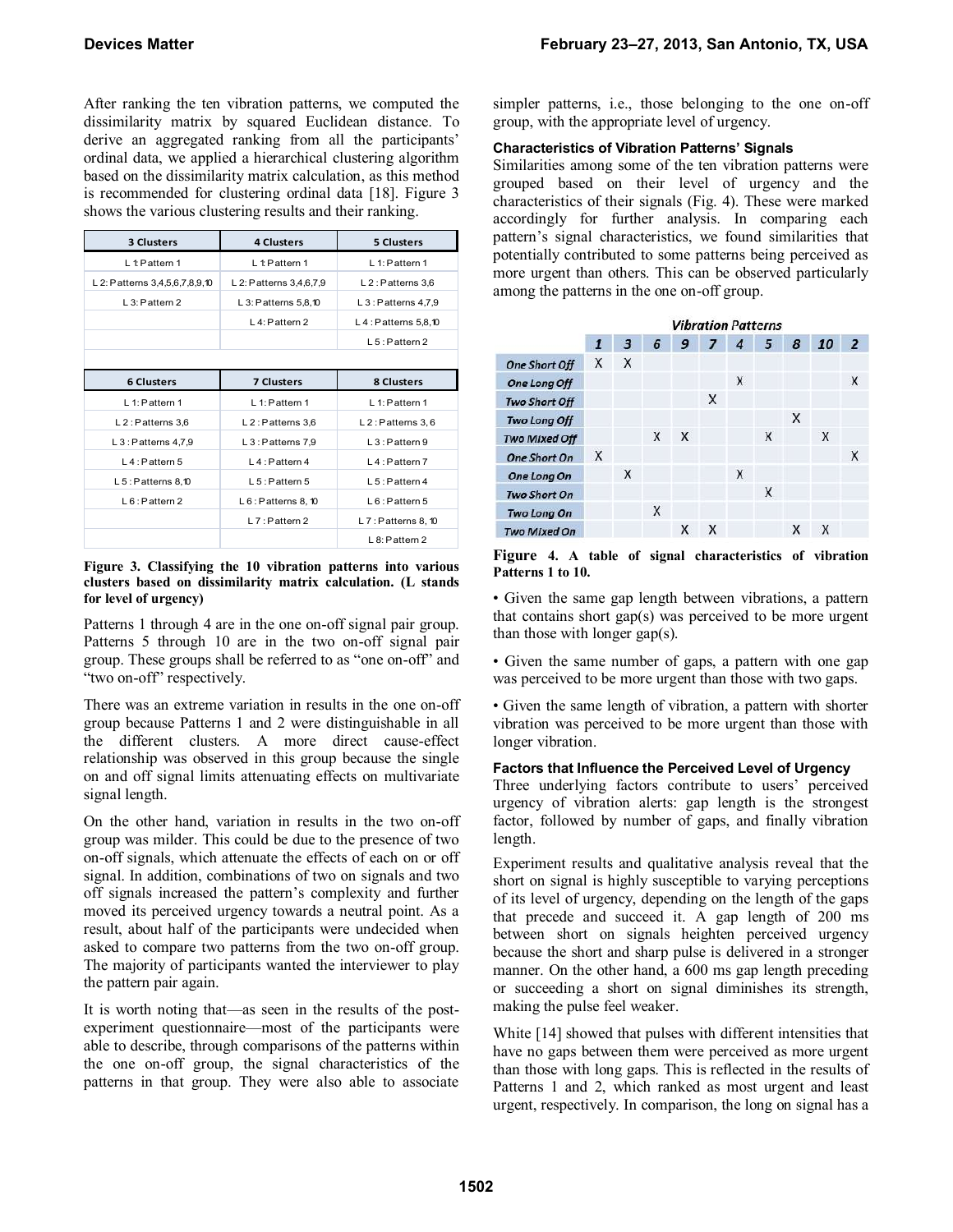steady attribute that makes it less susceptible to fluctuations caused by gaps surrounding it. Therefore, the discrepancy between Patterns 3 and 4 is minimal.

# **EXPERIMENT 2**

In Experiment 1, simple vibration patterns were clustered and ranked according to their perceived urgency, and factors that contributed to differences in perceived urgency were identified. Figure 3 shows how the 10 patterns can be grouped into different clusters (from three clusters to eight). However, how many different levels of urgency can a user reliably distinguish when receiving random, isolated vibration notification? If a smartphone uses N, which represents the number of clusters, how large can N be before a user can no longer reliably indentify each vibration pattern's corresponding urgency level?

In Experiment 2, we asked participants to identify the urgency level of individual vibration notifications. From Experiment 1, we know that the range for N is somewhere between 3 and 10. The initial candidates of our investigation were  $N=4$  clusters,  $N=5$  clusters, and  $N=6$ clusters. The patterns from each N were selected from their corresponding levels of urgency: Patterns 1, 2, 10, and 6 were selected for N=4 clusters; Patterns 1, 2, 4, 10, and 6 were selected for N=5 clusters; and patterns 1, 2, 4, 10, 6 and 5 were selected for N=6 clusters.

# **Participants**

Twelve new participants (six male and six female) with ages ranging from 19 to 25 years took part in this experiment.

# **Procedure**

The participants were briefed and were asked to try each vibration pattern while adjusting the volume of the audible mask. The experiment was divided into three parts: in the first part, the participants were asked to rank four vibration patterns. In the second part, they were asked to rank five, and in the third part they were asked to rank six. The order of presentation was counterbalanced using a Latin Square.

For each part, the participants were given the total number of urgency levels that they will use for ranking, as well as the number of times the patterns will be played in random order. In the first part, for instance, the participants went through four trials to rank four patterns according to four levels of urgency. For each trial, the participant was asked to indicate the level by holding up a small placard with the appropriate sign. The interviewer recorded the response before playing the next set of patterns. The three parts of the experiment were separated by two-minute breaks.

# **Results of Experiment 2**

We performed a one-way repeated measure ANOVA for the single factor, number of urgency levels on the dependent measure, accuracy of recognition. Accuracy of recognition was calculated using the number of correct recognition trials divided by the total number of trials, the value is shown as a percentage

The result showed that there is a significant main effect on the number of urgency levels for recognition accuracy ( $F_2$ ,  $22$ )  $= 26.78$ ,  $p < .01$ ). Pairwise t-tests with a Bonferroni correction showed that the recognition accuracy of four urgency levels (95.8%) is not significantly different from the recognition accuracy of five urgency levels  $(81.7\% , p =$ .082), but both of them are significantly higher than the recognition accuracy of six urgency levels  $(57\%, p < .01)$ . We found that 11 out of the 12 participants could clearly distinguish and rank all four vibration patterns into four levels correctly. Seven out of 12 participants could clearly distinguish and rank all five vibration patterns into five levels correctly. However, none of them could rank six vibration patterns into six levels correctly.

In all three parts of the experiment, all the participants were able to correctly identify and rank Pattern 1 as the most urgent pattern and Pattern 2 as the least urgent. This shows that the number of vibration patterns and levels of urgency that participants can distinguish is between four and five.

Based on the findings, we developed an Android application that can assign different levels of urgency to different contacts' incoming calls or messages. As demonstrated in the accompanying video, participants can distinguish the level of urgency of an incoming call or message even without an audio alert.

# **CONCLUSION**

The perceived urgency of simple vibration alerts is affected by three primary factors. The basic signals that were used to create the ten vibration patterns had characteristics—short on, short off, long on, and long off—the combination of which had attenuating effects particularly in more complex patterns of two or more on-off signal pairs. Thus, to effectively impart the level of urgency, the vibration pattern design should be at its simplest form with the least number of on-off signal pairs.

The study investigated vibration patterns made of one and two on-off signal pairs with two distinct lengths. We found that users can reliably distinguish at least four levels of urgency based on the simple design of our vibration alerts. We implemented a system-level application so that notifications are more personalized, for instance by tailoring vibration alerts of incoming calls based on the user's communication history as well as application usage trends. More complex patterns can be explored in future studies to discover possible associations with more complex concepts.

A better understanding of perceived urgency associated with vibration patterns can help future designers create notification interfaces that effectively convey a vibration alert's level of urgency, help users understand and prioritize incoming alerts, and alleviate information overload. It is our hope that our findings contribute to more effective computer-supported cooperative work on awareness and notification.